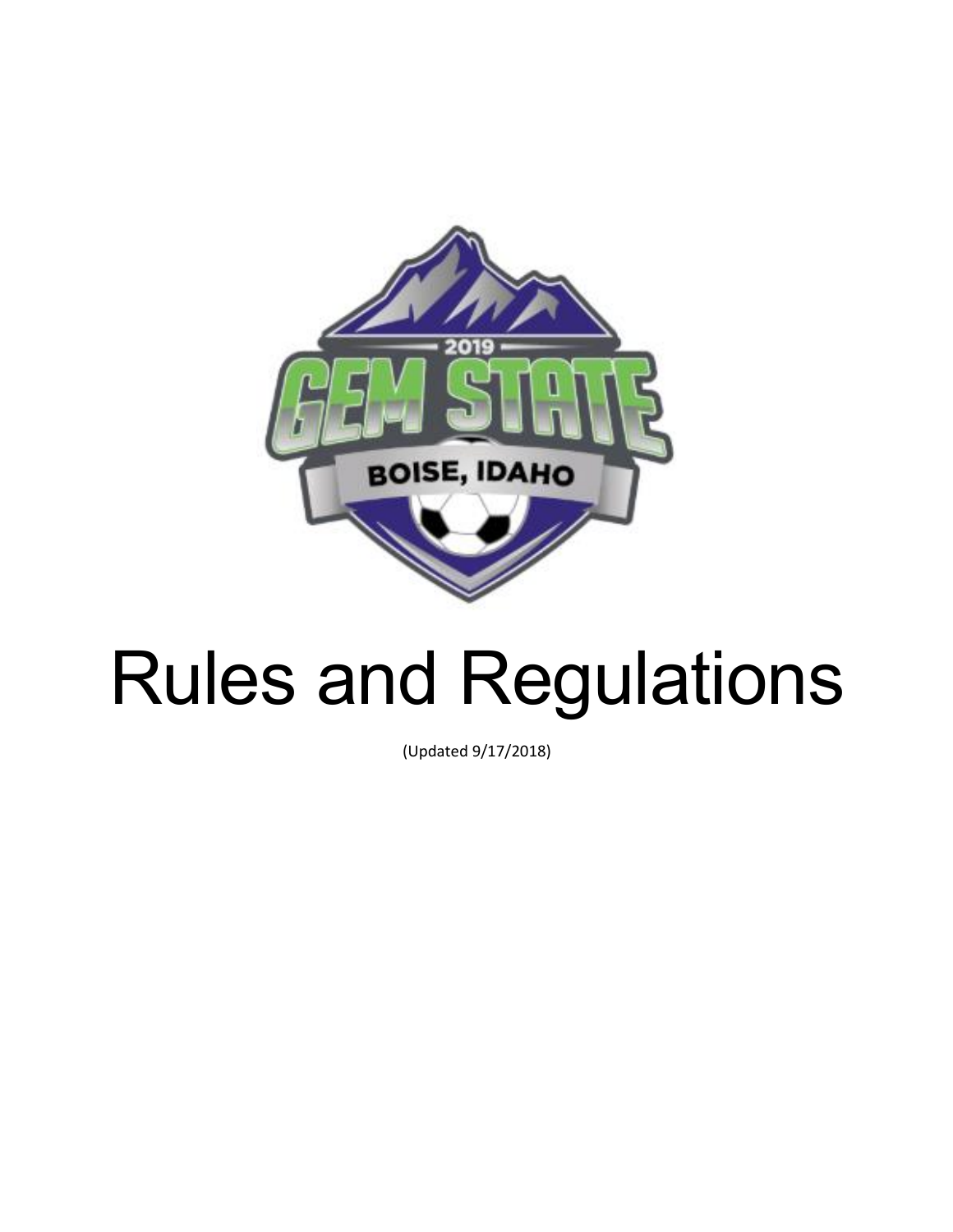#### INTRODUCTION

Welcome to the GEM STATE CHALLENGE. This tournament is designed to be fun event for all the players, coaches and parents. We feel very strongly that soccer should be a game that is fun to play and we ask that sportsmanship should be shown at all times by those in attendance. We want to encourage a relaxed atmosphere and ask that you show your opponent the respect they deserve. US Youth Soccer refers to soccer as *"The game for all kids…"*

# CREDENTIALS / ROSTER PROCEDURES

A team will consist of a maximum of 22 players, including guest players. Each player can play on only one team for the duration of the tournament. Each team must have its team roster, medical releases and travel papers for teams from outside of Idaho. We will not be checking player passes during the game. Information for check in will be sent via IYSA registrar prior to the event.

#### AWARDS

Both  $1<sup>st</sup>$  and  $2<sup>nd</sup>$  place teams will receive a trophy and medals for each player upon conclusion of their championship match. In the event there is no championship match  $1<sup>st</sup>$  and  $2<sup>nd</sup>$  in points will receive  $1<sup>st</sup>$  and  $2<sup>nd</sup>$  place hardware accordingly. Both teams should report to the field headquarters area to receive their medals **immediately** after their championship game.

# **FIELDS**

All games will be played at the Simplot Sports Complex in Boise. Field layout maps will be available at team check in. We will be using the IYSA sideline policy whereby parents will be on the same side as their team coaches (For a diagram see the last page of these rules.)

#### **HEADING**

There will be no heading at the U10, U11 or U12 age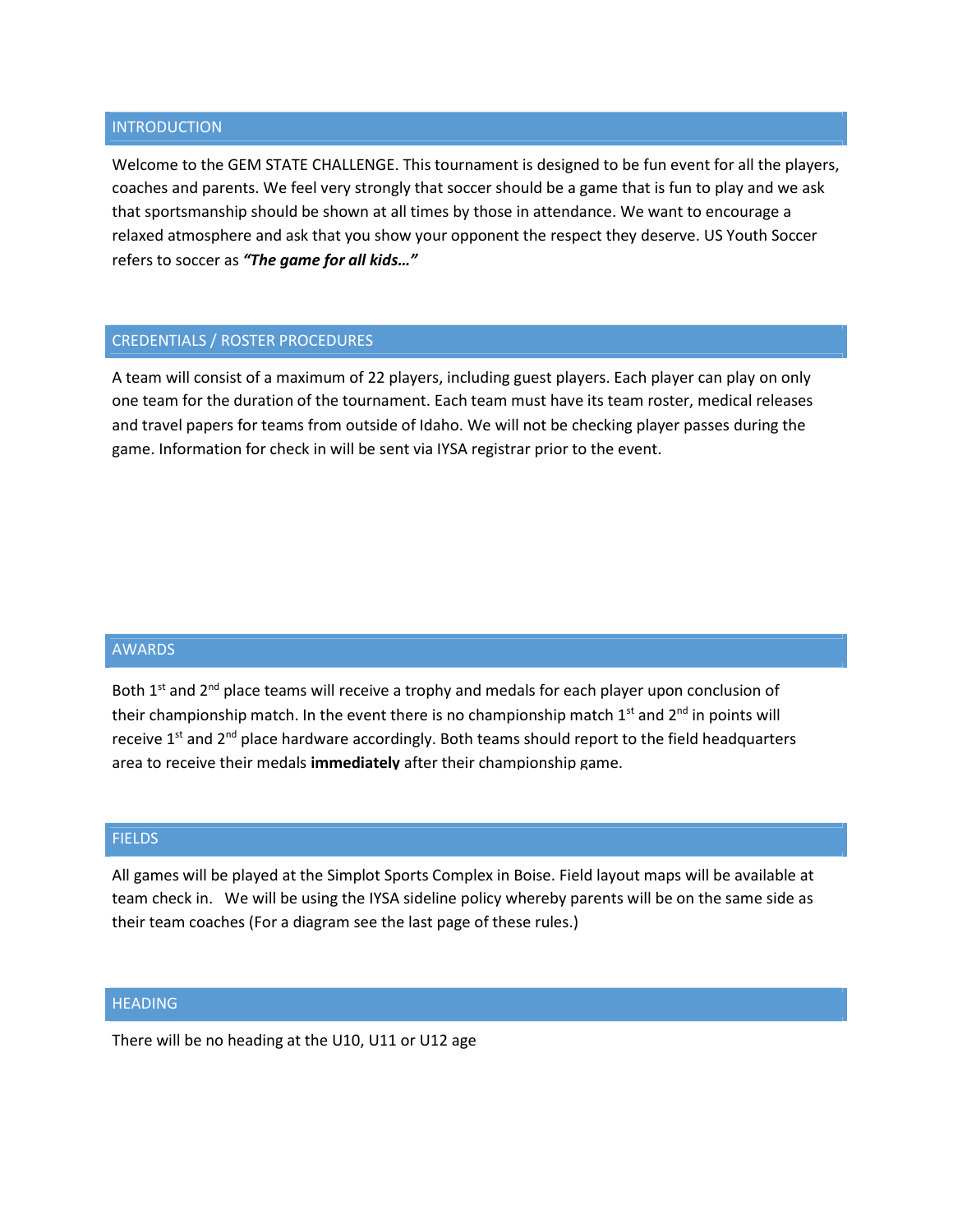### PUNTING

There will be no punting at the U10 age group

# JERSEY COLOR CONFLICT

If there is a conflict in jersey colors, it is the responsibility of the home team (team listed first in the schedule) to change to an alternate color. Home team should wear Light colored Jersey and Away team should wear Dark colored jersey to avoid conflict where possible.

## FIELD EQUIPMENT

Game balls are to be supplied by the teams. Size 4 balls will be used for the Under 10,11 and 12 divisions. All other divisions will use a Size 5 ball. Nets and corner flags will be provided by the tournament organization

#### TOURNAMENT RULES / PROTESTS

The games will be played under FIFA and USYSA adjustments for youth competitions. Decisions by field officials / Referees are final. **NO PROTESTS WILL BE ACCEPTED**.

#### MEDICAL HELP:

Contact a Field Marshal or Tournament Administrator for assistance. Medical personnel will be available at the Tournament Headquarters area. Cellular phone access will be available for emergencies and you may call the Headquarters area at **(208) 901-1695**

#### CONCUSSION POLICY:

IYSA will have concussion certified independent evaluators that will be called to any game where a suspected concussion has occurred. The player will not be evaluated by the coach but rather by the IYSA appointed medical evaluator. The player CAN NOT return to play until evaluated by the IYSA appointed evaluator. If the player is deemed to have had a concussion, then the player will not return to play until they receive a formal medical release.

# **SUBSITUTIONS**

Unlimited and at any stoppage of play at the referee's discretion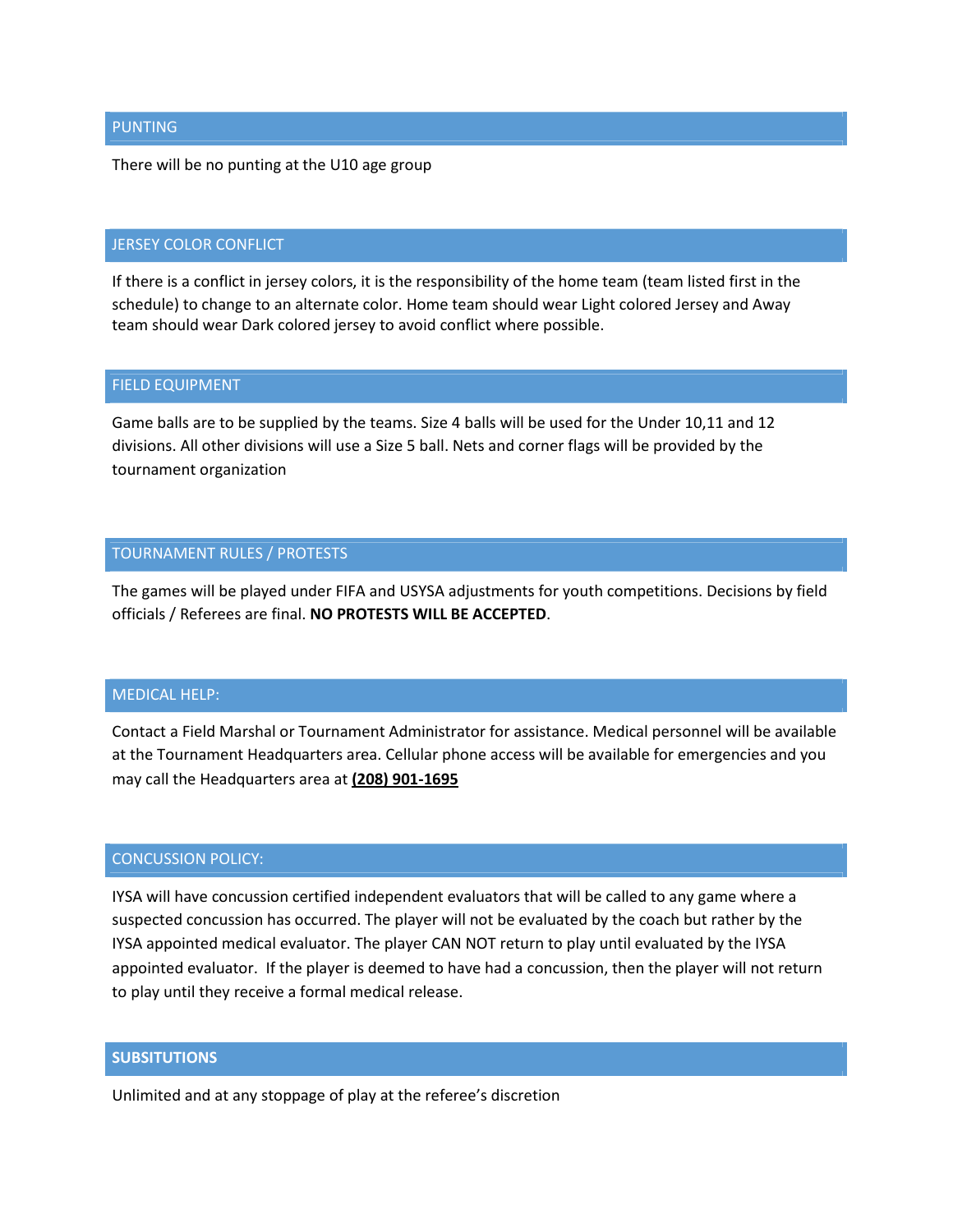## BRACKET AND CONSOLATION GAMES:

There will be no overtime in bracket and consolation games. There will be five minutes between halves for all games. Games ending in a TIE will stand.

### SEMI-FINAL GAMES / FINALS

If a tie exists at the end of a semi-final or final match, FIFA "Kicks from the Penalty Mark" will be used to determine the winner. THERE WILL BE NO OVERTIME.

#### FIELD MARSHALLS

Listed HOME team will be responsible for providing a field marshal for EACH home game.

# GAME TIMES

Teams must be ready to begin at the scheduled time. All games must begin on time. A forfeit will be declared if a team cannot field a minimum of 7 players (for U13 and up) or 5 players (U10-U12) at the start time.

#### GAME LENGTHS FOR ALL ROUNDS INCL UDING THE FINAL

| U10-U12         | Two 25 minute halves with five minutes between halves. |
|-----------------|--------------------------------------------------------|
| U13-U14         | Two 30 minute halves with five minutes between halves  |
| U <sub>15</sub> | Two 35 minute halves with five minutes between halves  |

There will be a running clock. No added time will be allowed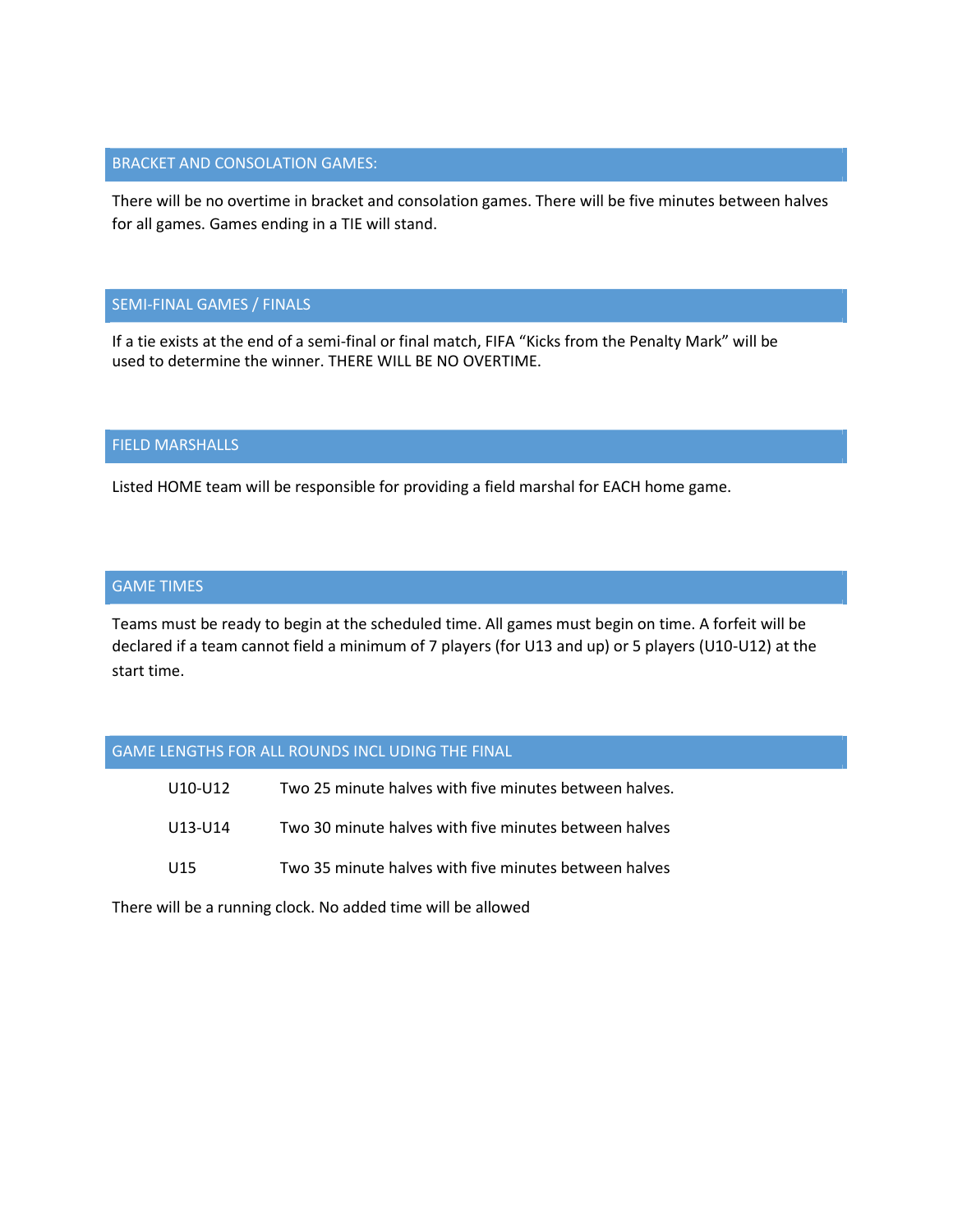# POINT SYSTEM:

The following points system will be used in determining standings.

| <b>WIN</b>     | 6 (six) points                                                                                                                                                                                     |
|----------------|----------------------------------------------------------------------------------------------------------------------------------------------------------------------------------------------------|
| <b>TIE</b>     | 3 (three) points                                                                                                                                                                                   |
| <b>LOSS</b>    | 0 (zero) points                                                                                                                                                                                    |
| WIN BY SHUTOUT | 1 (one) point. NOTE: A 0-0 (zero-zero) tie is NOT a win by shutout and<br>no additional shutout point will be awarded. You must have a shutout<br>VICTORY to obtain this additional shutout point. |
| <b>GOALS</b>   | 1 (one) point will be awarded for each goal scored to a maximum of 3<br>(three) goals per game, regardless of whether the scoring team wins,<br>loses or ties.                                     |
| <b>FORFEIT</b> | 7 (seven) or the average of points earned in games played, which ever is<br>greater.                                                                                                               |

In the event of point ties, each flight will be decided by applying the following rules in sequence until the tie is broken:

- 1. Winner of head to head competition, if played
- 2. Goal difference (Goals scored minus goals conceded with a maximum of 4 goal difference per game)
- 3. Most goals scored (up to 4 per game)
- 4. Fewest goals against (Unlimited)
- 5. FIFA "Kicks from the Penalty Mark"—if "Kicks from the Penalty Mark" is required, coaches are responsible to check at tournament main tent to receive the schedule and instructions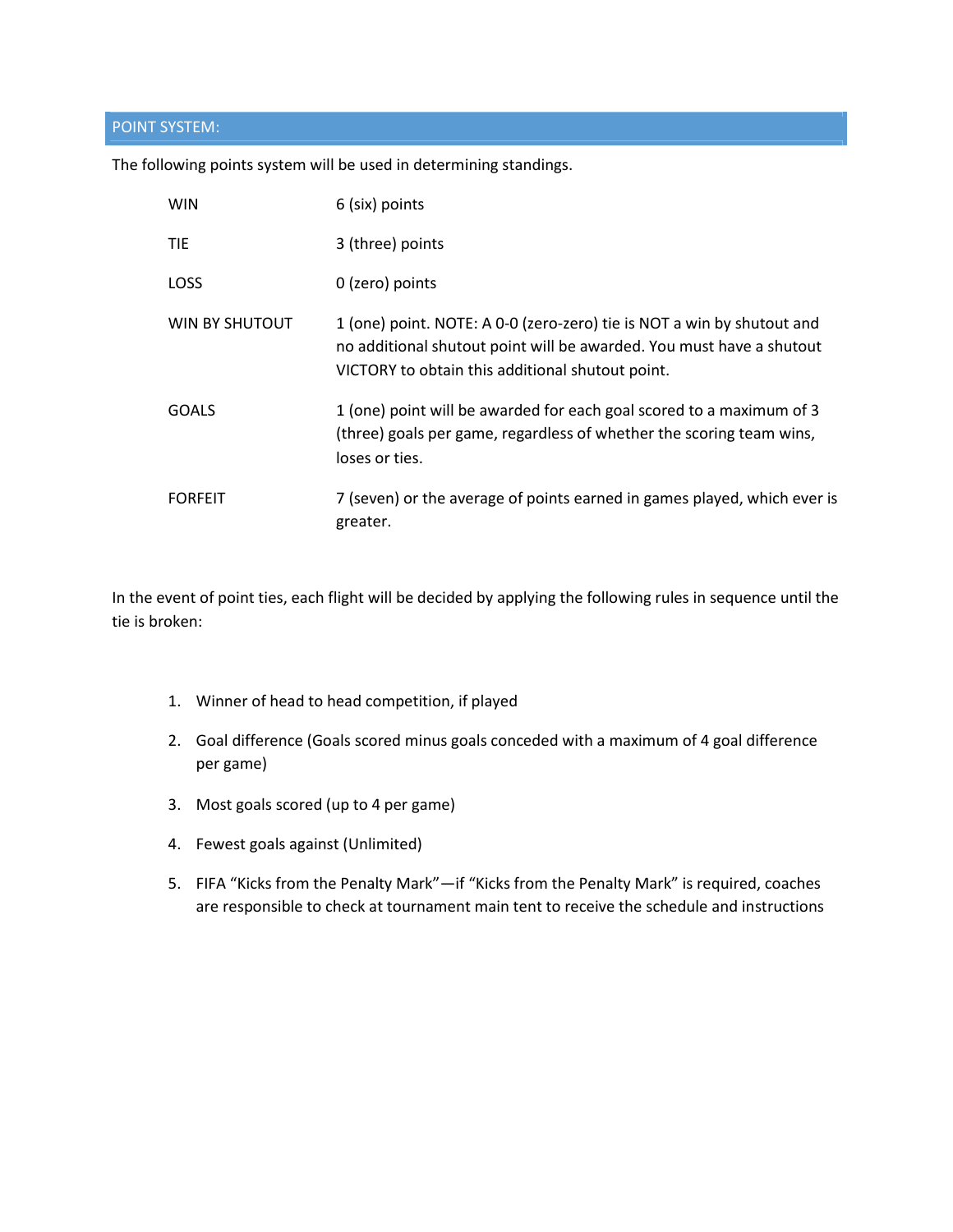# RULES OF CONDUCT

Coaches have responsibility for the conduct of players, bench and spectators at all times. If in the opinion of the officials, a game must be terminated for the misconduct of players, bench or spectators, the offending team can be suspended from further play, forfeit that game, and all remaining games. All previously earned points will remain as played.

Any player receiving a red card is automatically suspended for the remainder of that game and shall not be permitted to play the next game. Any coach receiving an ejection will be suspended from coaching their next game and will be potentially subject to further sanctions by IYSA.

#### LIGHTNING POLICY

# **The 30-30 Rule will be in effect**

- If the tournament officials detect or see lightning the games will be automatically stopped for a minimum period of 30 minutes. Should there be lightning during the 30 minute stoppage then the 30 minute count will start again. (This portion is USSF Policy)
- If the stoppage goes beyond 45 minutes, then the game is considered over and will not be restarted, and the result will be determined as follows
	- $\circ$  If the game had at least reached half time, then the score stands as is.
	- $\circ$  If the game had not reached half but one team was 3 or more goals ahead then the score stands as is.
	- $\circ$  If the game had not reached half, and there was less than a 3 goal difference then a Penalty Shootout will determine the winner and a 1-0 score will be recorded. Should either time, light or severe weather prevent the shootout from taking place, then the game will be declared a tie. If this occurs in a championship round then dual champions will be awarded.
	- If severe weather results in a game(s) not being able to start. The tournament committee will have full discretion over determining the outcome. o

#### **Seeking proper shelter**

• No place outside is safe near thunderstorms